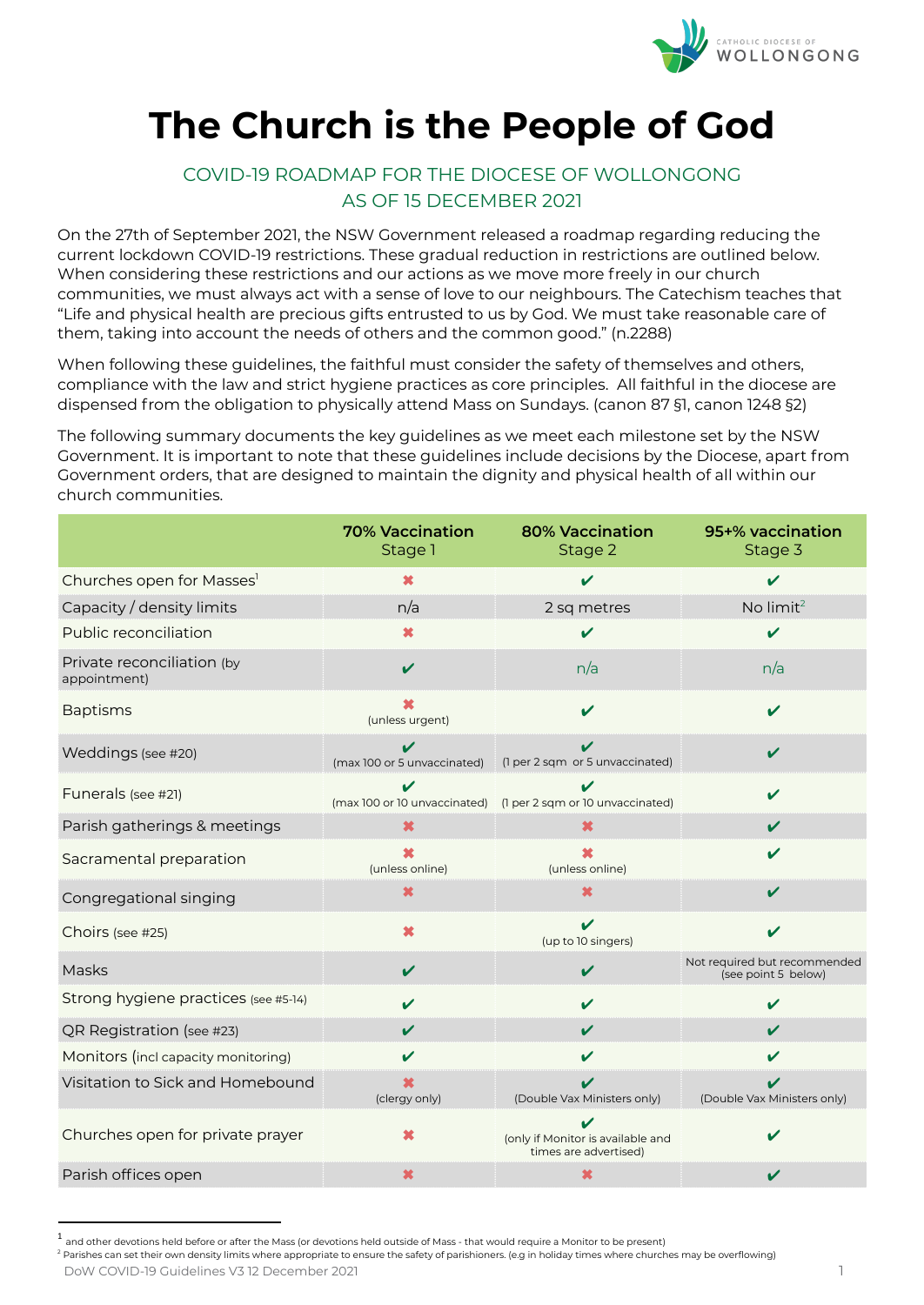### **Wellbeing of the faithful and staff**

- 1. Visible signage must be in place in all church buildings outlining, as a minimum, conditions of entry, to stay away if unwell and the maximum capacity within the building (if required).
- 2. Encourage 1.5m physical distancing, when appropriate, including: a. at points of mixing or queuing b. between seated groups and staff.
- 3. Monitors at entrances are required to ensure capacity/density limits are not exceeded and/or appropriate registration of parishioners (when required).
- 4. In accordance with Work Health and Safety requirements, it is important to ensure that the parish manages all foreseeable risks, which includes the transmission of COVID. Currently, the medical advice from NSW Health suggests that vaccination is the primary way to decrease transmission. Given this, it is the parish's responsibility to take reasonable measures to ensure the safety of the faithful and staff including:
	- a. all persons in public-facing roles (ie. they have direct face-to-face contact with the faithful) are encouraged to be double vaccinated. They must continue to wear masks and follow the hygiene procedures (outlined below) at all times.
	- b. all persons in ministries with access to children and/or vulnerable people (eg. visiting the sick and housebound, children's liturgy, etc.) are required to be double vaccinated.
	- c. all persons attending nursing homes or schools on behalf of the parish are subject to the relevant Public Health Orders (and are required to be double vaccinated).

#### **Hygiene**

- 5. Face masks must be worn when required by law (unless exempt) for those over 12 years of age and encouraged at other times especially for the vulnerable or where physical distancing is not possible.
- 6. Face masks are encouraged to be worn by Clergy and special ministers when

dispensing Communion, and by Church Monitors due to limited physical distancing.

- 7. Adopt good hand hygiene practices. Have hand sanitiser at key points around the church buildings.
- 8. High touch surfaces to be cleaned and disinfected regularly, (including door handles, pews, lectern, computer, vessels, shared musical instruments, taps, toilets, handrails) per Work Safe [Australia](https://www.safeworkaustralia.gov.au/covid-19-information-workplaces/industry-information/general-industry-information/cleaning#heading--5--tab-toc-how_often_should_i_clean?) [guidelines.](https://www.safeworkaustralia.gov.au/covid-19-information-workplaces/industry-information/general-industry-information/cleaning#heading--5--tab-toc-how_often_should_i_clean?)
- 9. Consider minimising the handling of objects by multiple persons where appropriate.
- 10. Communion of the Precious Blood will be for the celebrant only.
- 11. All ministers of Holy Communion are to use hand sanitisers before the distribution of Holy Communion commences. Holy Communion will continue to be received in the hand.
- 12. The Sign of Peace should continue to be given by a simple bow or nod of the head.
- 13. All Holy Water fonts and stoups will remain empty.
- 14. Improve ventilation by opening doors and windows. See: [http://www.nsw.gov.au/covid-19/getting-b](http://www.nsw.gov.au/covid-19/getting-back-to-work-a-covid-safe-way/ventilation-guidance) [ack-to-work-a-covid-safe-way/ventilation](http://www.nsw.gov.au/covid-19/getting-back-to-work-a-covid-safe-way/ventilation-guidance)[guidance](http://www.nsw.gov.au/covid-19/getting-back-to-work-a-covid-safe-way/ventilation-guidance)

#### **Record Keeping and Compliance**

- 15. Use the NSW Government QR code system to collect an electronic record of the name, contact number and entry time for all the faithful, staff, volunteers and contractors when required by Public Health Orders.
- 16. Parishes may be required to submit a completed [COVID-19](https://www.nsw.gov.au/sites/default/files/2020-05/covid-19-safety-plan-places-of-worship_2.pdf) Safety Plan issued by the NSW Government. When this is required a copy should be submitted to the Office of the Bishop.

#### **Vaccination**

17. The faithful are encouraged to receive a COVID-19 vaccination for the care of each other and the common good. An individual's right to choose not to receive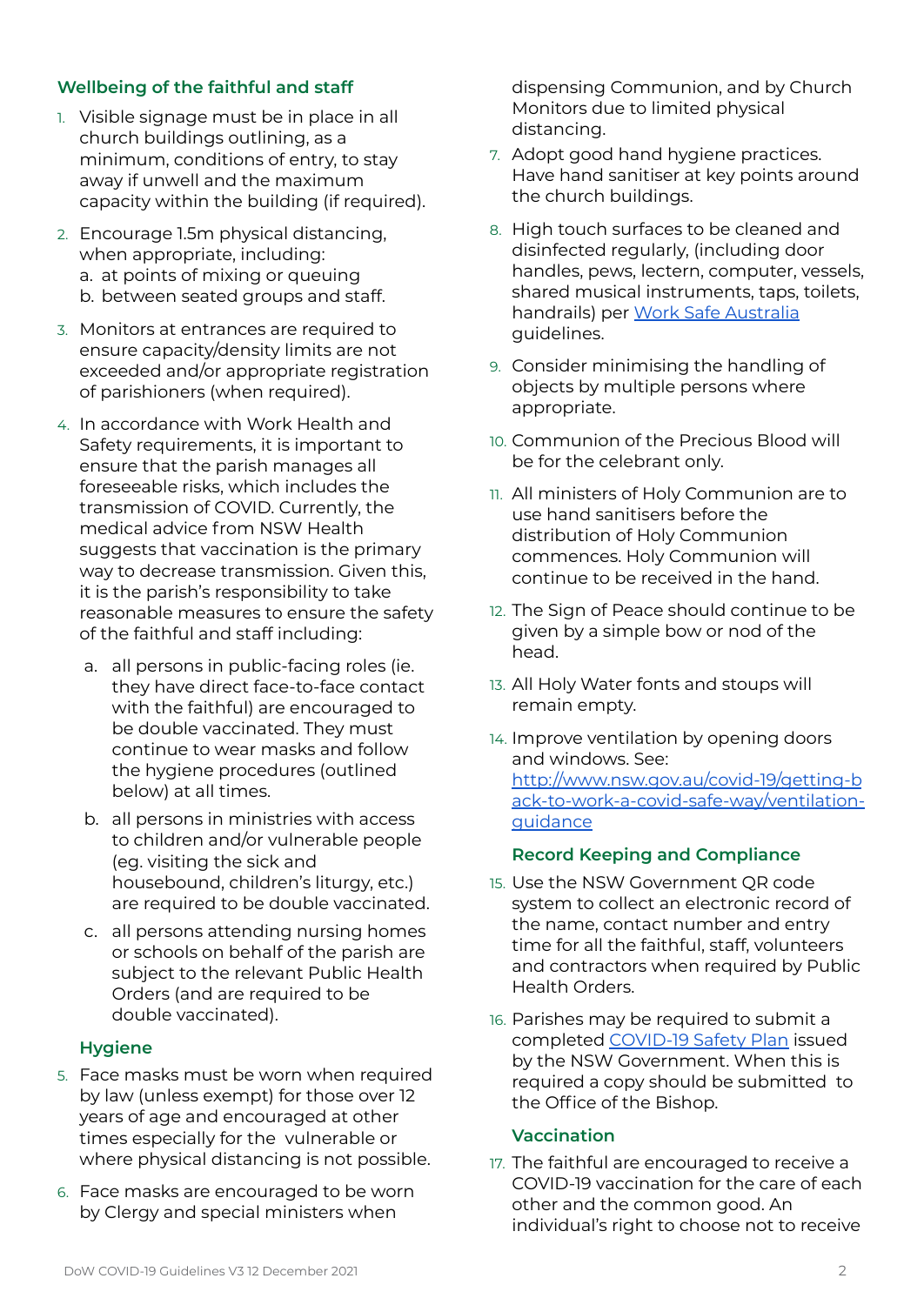a vaccination is respected and it is acknowledged that some may not be able to receive a vaccination due to contraindications. Where a person has not received a vaccine they must take all reasonable steps to ensure they do not become a vehicle of transmission of COVID-19 (Congregation for the Doctrine of the Faith, 21 December 2020).

#### **Pastoral care**

- 18. Live streaming of Masses are encouraged to continue where possible, to allow for people who are vulnerable or who are vaccinated but remain anxious about COVID-19 to continue to attend Mass online.
- 19. Parishes need to be mindful of those that are vaccinated and are anxious to mix in the general community and ensure that pastoral care opportunities are offered to them in a safe manner.

#### **Further definitions and details**

- 20.**Weddings |** Where unvaccinated persons attend a wedding during stages 1 and 2, the wedding is deemed a "small wedding" and limited to 5 guests excluding the persons legally necessary for the conduct of the service (e.g. the persons getting married, the person marrying them and the witnesses) and 1 person to record the service. (PHO Schedule 6).
- 21. **Funerals |** Where unvaccinated persons attend a funeral during stages 1 and 2, the funeral is deemed a "small funeral" and limited to no more than 10 persons, excluding the person conducting the service and any other person necessary for the conduct and preparation of the service.
- 22. **Place of public worship** | means a building or place used for the **purpose of religious worship** by a congregation or religious group, whether or not the building or place is also used for counselling, social events, instruction or religious training.
- 23. **QR [registration](https://www.nsw.gov.au/covid-19/business/check-in/mandatory-qr-code#toc-rules-for-occupiers-of-premises)** | For the period QR registration is required, parishes must ensure that all persons entering the Church premises for worship use the QR

code provided. Where this is not possible, manual records must be kept including name and phone/email for a period of 4 weeks. QR registration for parish offices and meetings is not required but encouraged.

- 24.**Capacity density limits** | When required, the total capacity limits based upon the 4 or 2sq metre rule should be consistent with the previous methodologies adopted during the pandemic.
- 25. **Singing** | During stage 1 and 2 of the roadmap, congregational singing is prohibited. Singing can take place with a choir where there are no more than 10 singers and all are vaccinated.
- 26. **Process of a Positive COVID-19 case** | If a Parish becomes aware a priest, staff member, parishioner or visitor has tested positive to COVID-19, the response plan contained in Appendix A should be followed. The Bishop, Vicar General or Vicar for Clergy will determine appropriate steps for a Church reopening where a priest cannot minister due to isolation requirements.
- 27. **Parish Offices** | Parish offices should remain closed to the public until Stage 3. The Public Health Order states that an employer **must allow** an employee to work from home and must **require** an unvaccinated person to work from home if it is reasonably practicable to do so during stages 1 and 2. Parish staff who greet parishioners or other visitors in the office must wear a mask.

In accordance with the 'Covid Safety Plan' for offices **parishes should**:

- "Consider controls to protect staff and visitors at physical interaction points such as counters or service desks, to maintain social distancing"
- "Review regular deliveries and request contactless delivery and invoicing where practical".